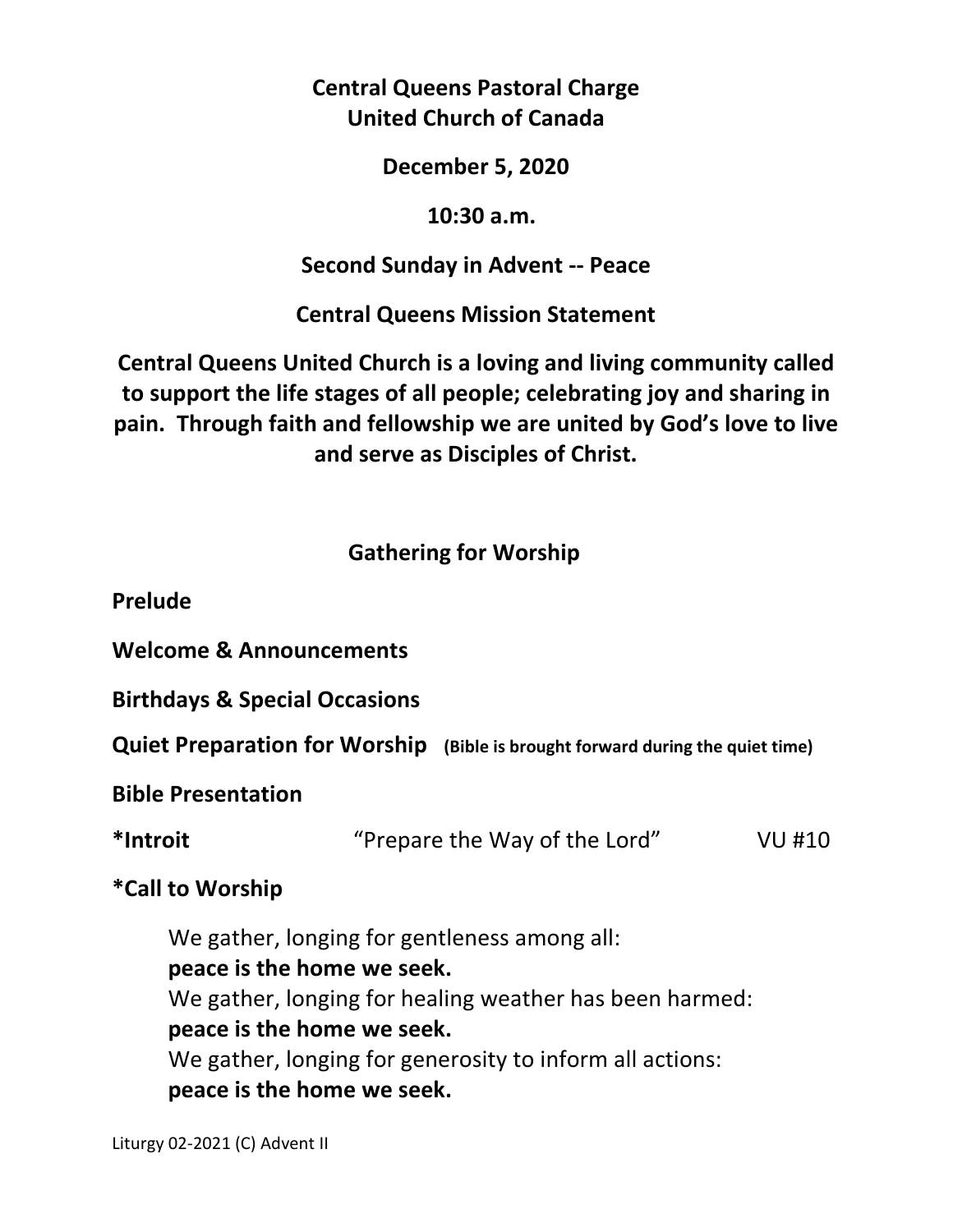We gather, longing for peace in all parts of life:  **God is the home we seek.** 

### **Advent Candle Lighting -- Peace**

### **Music Video**

 Today is the second Sunday of Advent. As Christians, we light the Advent wreath to remind us that we wait for Christ's light to be born into the world. The wreath is in the shape of a circle to remind us that God's love for us is never-ending. Today we are lighting the candle of peace. We remember that Jesus brings the promise of peace: peace in our hearts, peace between family and friends, peace between nations, peace between human beings and all of creation.

# *Peace Candle is Lit*

 Let us quiet our hearts and minds. Close your eyes, or focus on the candle....

 Notice your breathing...be aware of your breath as it enters and leaves your body....

As you breathe in, say to yourself, "Jesus."

As you breathe out, say, "Send your peace."

#### *Silence*

# **Jesus, help your light to shine in us as peace.**

**\*Hymn** (*unannounced*) "Hope Is a Star" VU #7 vv. 1 and 2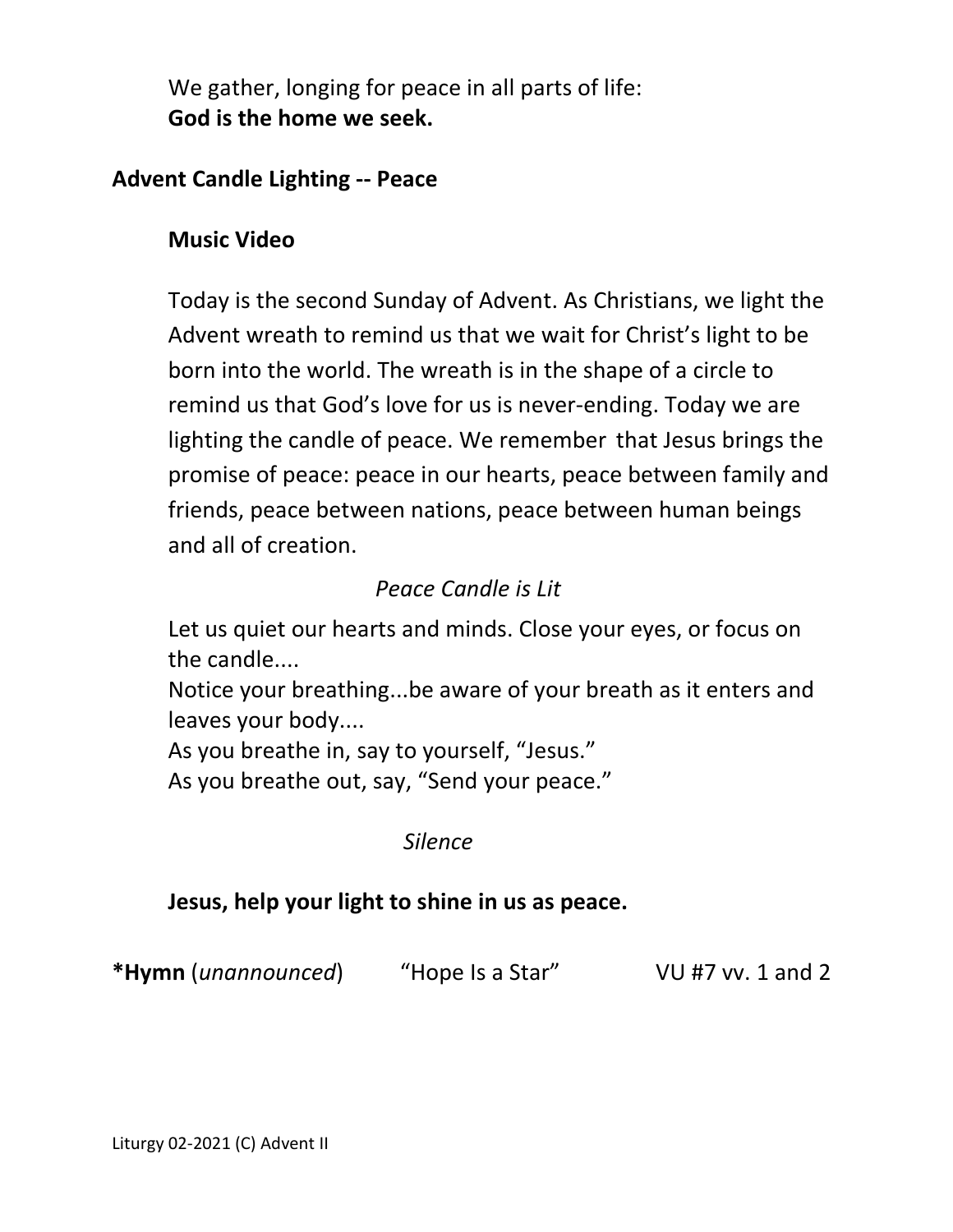### **Prayer of Approach**

 **For waiting and dreaming, searching and living, thank you, God! For days past and days to come, thank you, God! For Jesus, the Christ, alive in our lives, thank you, God! For all we do, and all you do with us, we give you thanks, O God!** 

*written by the Rt. Rev. Richard Bott, United Church Moderator.* 

With Jesus, we share in the ancient prayer…

#### **Lord's Prayer**

**Our Father, who art in heaven, hallowed be thy name. Thy Kingdom come, thy will be done on earth, as it is in heaven. Give us this day our daily bread; and forgive us our trespasses, as we forgive those who trespass against us; and lead us not into temptation, but deliver us from evil. For thine is the kingdom, the power, and the glory, for ever and ever. Amen.**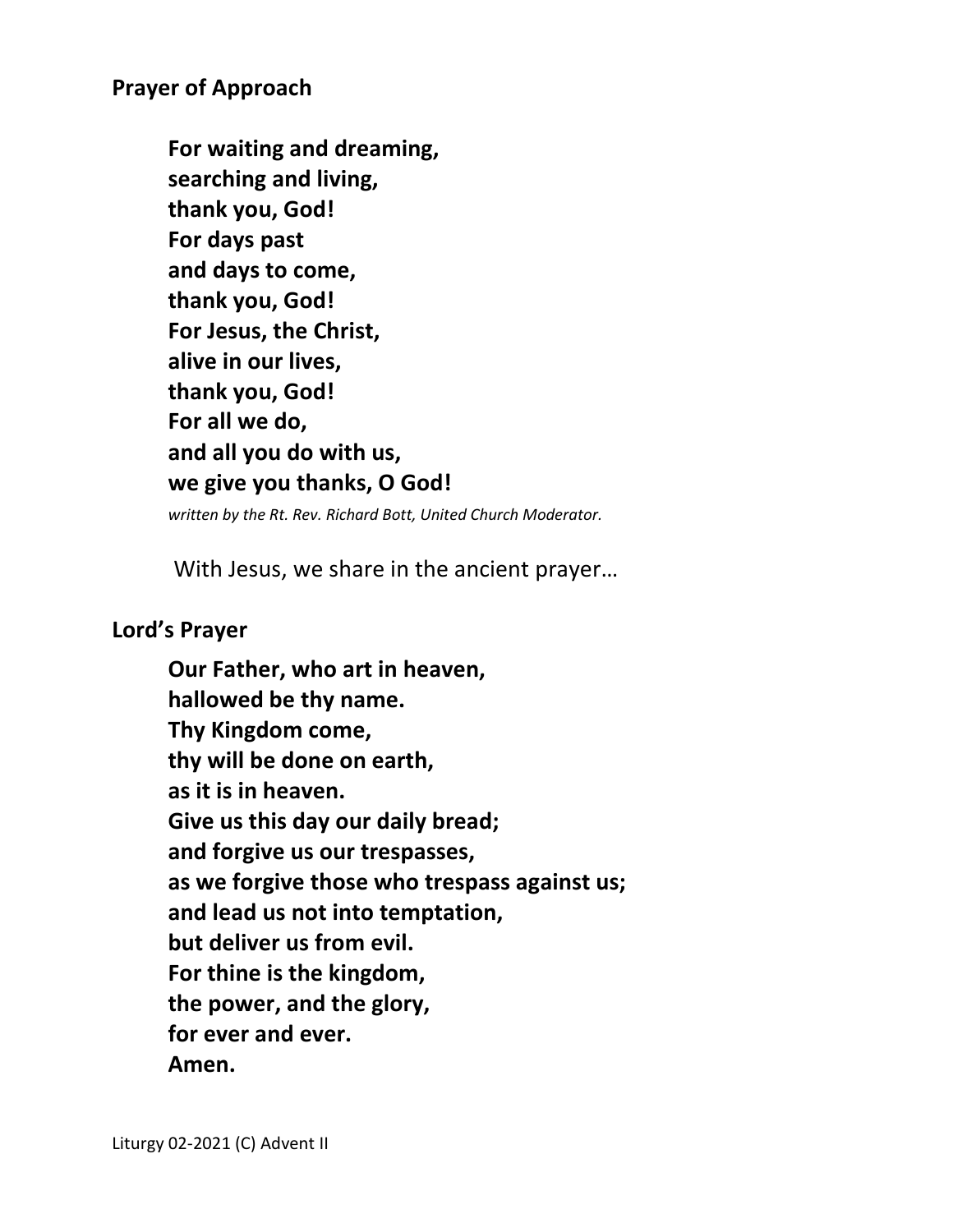| <b>Responsive</b>         | Luke 1:68-79       | <b>VU #900</b>  |  |  |
|---------------------------|--------------------|-----------------|--|--|
| *Hymn                     | "Never Ending Joy" | MV #40 vv. 1, 2 |  |  |
| <b>All God's Children</b> |                    |                 |  |  |
| *Hymn                     | "Never Ending Joy" | MV #40 v.3      |  |  |

## **Call to Confession**

### **Prayer of Confession**

Here is flame and breath and spirit.  **Here is friend and hope and peace.**  Yet sin is here, prickly as holly.  **Injustice, cruelty, neglect all round, as cold as ice.**  For frozen hearts with Advent flame, O God**, breathe new life into lives of pain.** 

 *Silence* 

#### **Assurance of God's Love**

In the spirit love abounds that you may be pure and blameless for the day of Christ. **Fill us with zeal for doing what is right, to the glory of God.**  *Written by the Rev. Robin Wardlaw* 

# **Presentation of Our Gifts**

# **Offertory Invitation**

We make our offering today as a sign of our commitment to the reign of Christ among us, trusting that our gifts will accomplish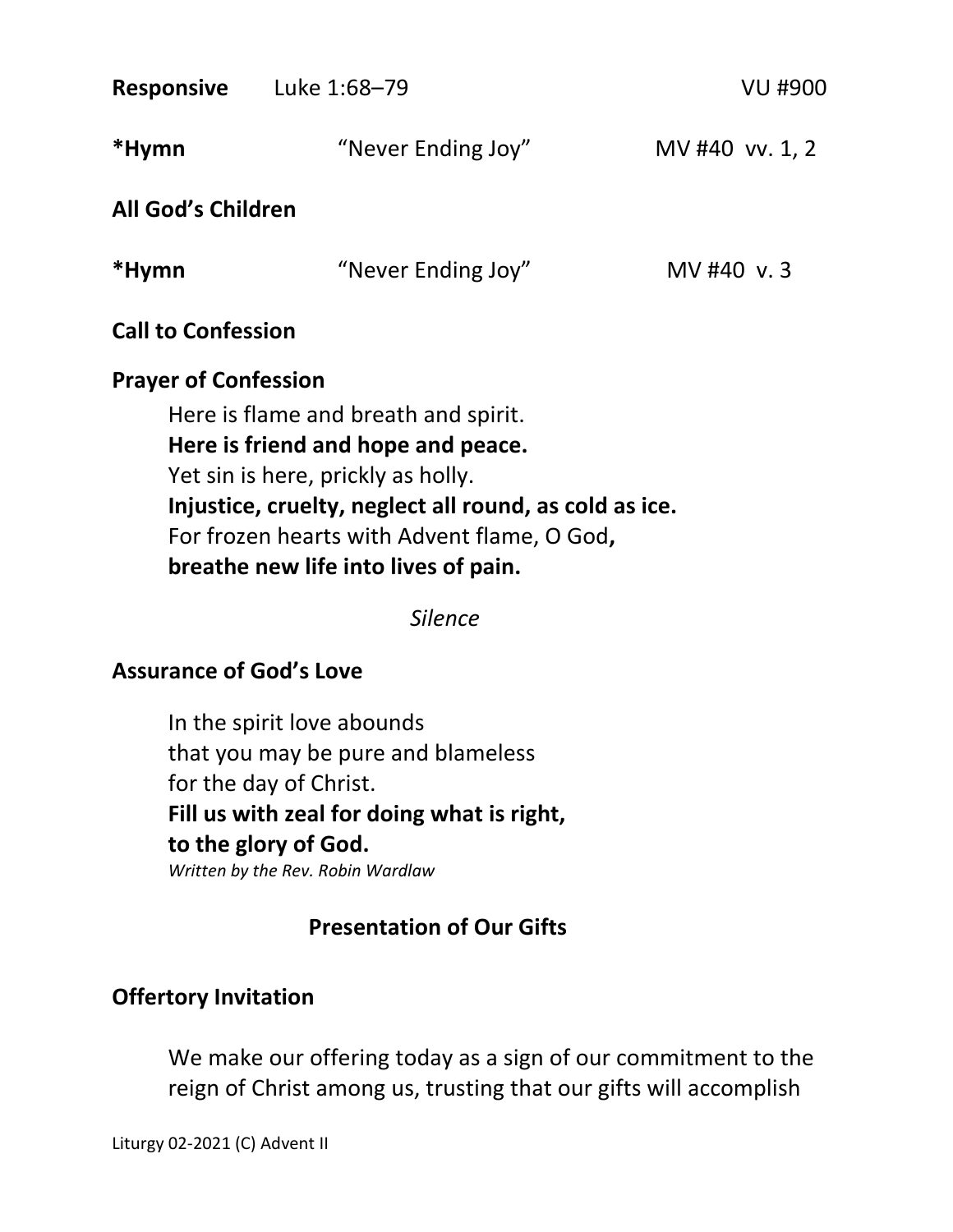more than we might ever imagine, because God will bless them and us.

| <b>Offertory</b> | "In the Bleak Midwinter" | VU #55 v.4 |
|------------------|--------------------------|------------|
|                  |                          |            |

#### **\*Presentation of Offering**

#### **\*Offertory Prayer**

**We may never see your reign of peace and justice fulfilled, but we hold it in our hearts all the same. Bless the gifts of time and talent, money and faith that we offer on this day. May they do your work for the whole world. Amen.** 

Written by the Rev. Kae Crawford

#### **Listening for the Word**

#### **Sacred Readings**

#### **Malachi 3:1–4**

I am sending my messenger to prepare the way for me; the One you seek will suddenly come to the temple, the messenger of the covenant whom you long for will come, says YHWH Omnipotent. But who can endure the day of that coming? Who can stand firm when that One appears? That day will be like a smelter's fire, launderer's soap. The One will preside as refiner and purifier, purifying the children of Levi, refining them like gold and silver -- then they will once again make offerings to YHWH in righteousness. Then the offerings of Judah and Jerusalem will be pleasing to YHWH as they were in former days in years long past.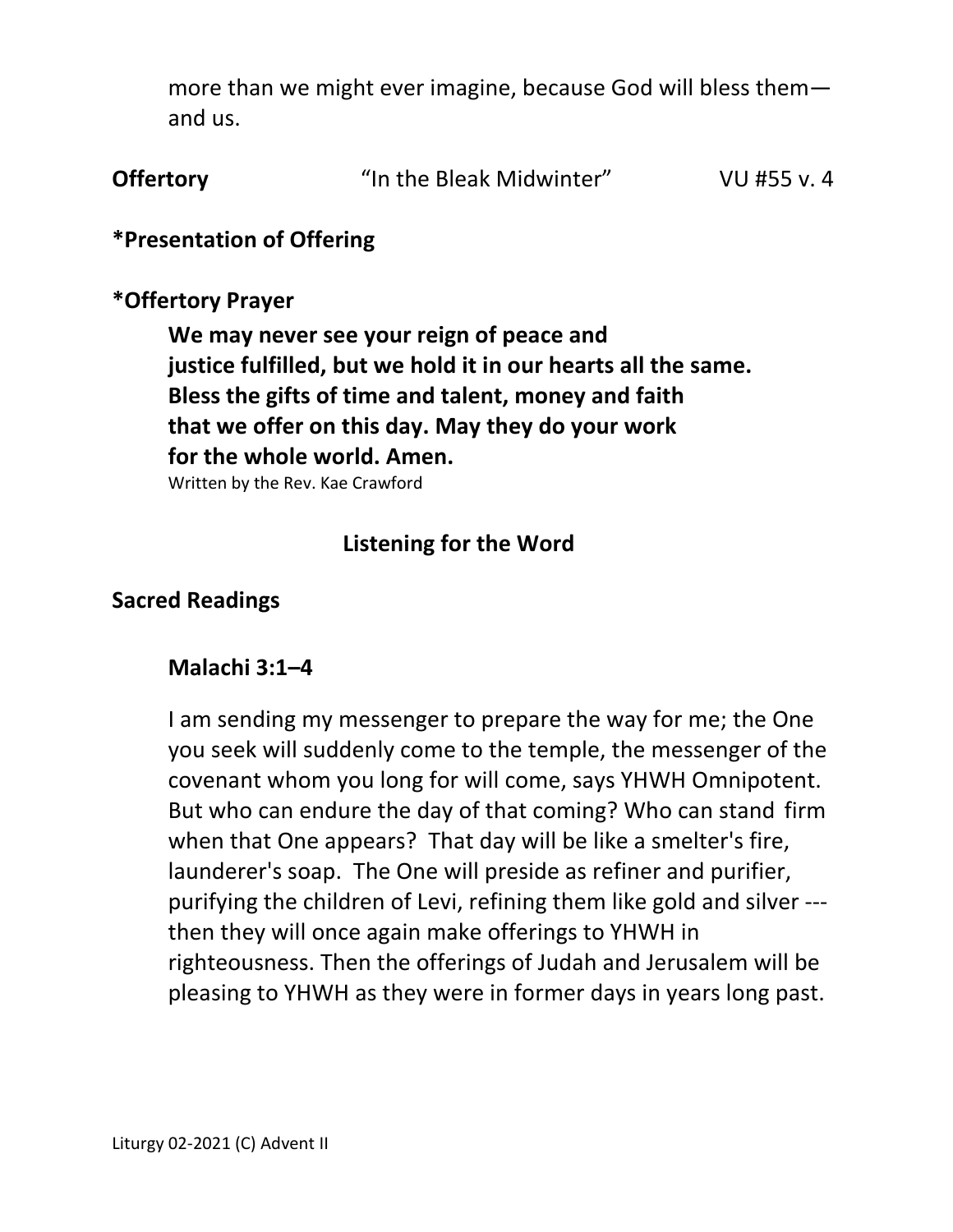## **Luke 3:1–6**

 In the fifteenth year of the reign of Emperor Tiberius, when Pontius Pilate was governor of Judea, and Herod was ruler of Galilee, and his brother Philip ruler of the region of Ituraea and Trachonitis, and Lysanias ruler of Abilene, during the high priesthood of Annas and Caiaphas, the word of God came to John son of Zechariah in the wilderness. He went into all the region around the Jordan, proclaiming a baptism of repentance for the forgiveness of sins, as it is written in the book of the words of the prophet Isaiah,

> "The voice of one crying out in the wilderness: 'Prepare the way of the Lord, make his paths straight. Every valley shall be filled, and every mountain and hill shall be made low, and the crooked shall be made straight, and the rough ways made smooth; and all flesh shall see the salvation of God.'"

**Anthem**

**Sermon** 

**Reflective Music** 

#### **Prayers of Thanksgiving and Intercession**

Come, Christ Jesus, be our guest. Enter our lives today with your blessing. We are lonely for you and the peace you bring. Draw near to us in friendship and faithfulness, so that in this season of celebration, we may know you are near, and be filled with gratitude, even in the face of challenge and uncertainty.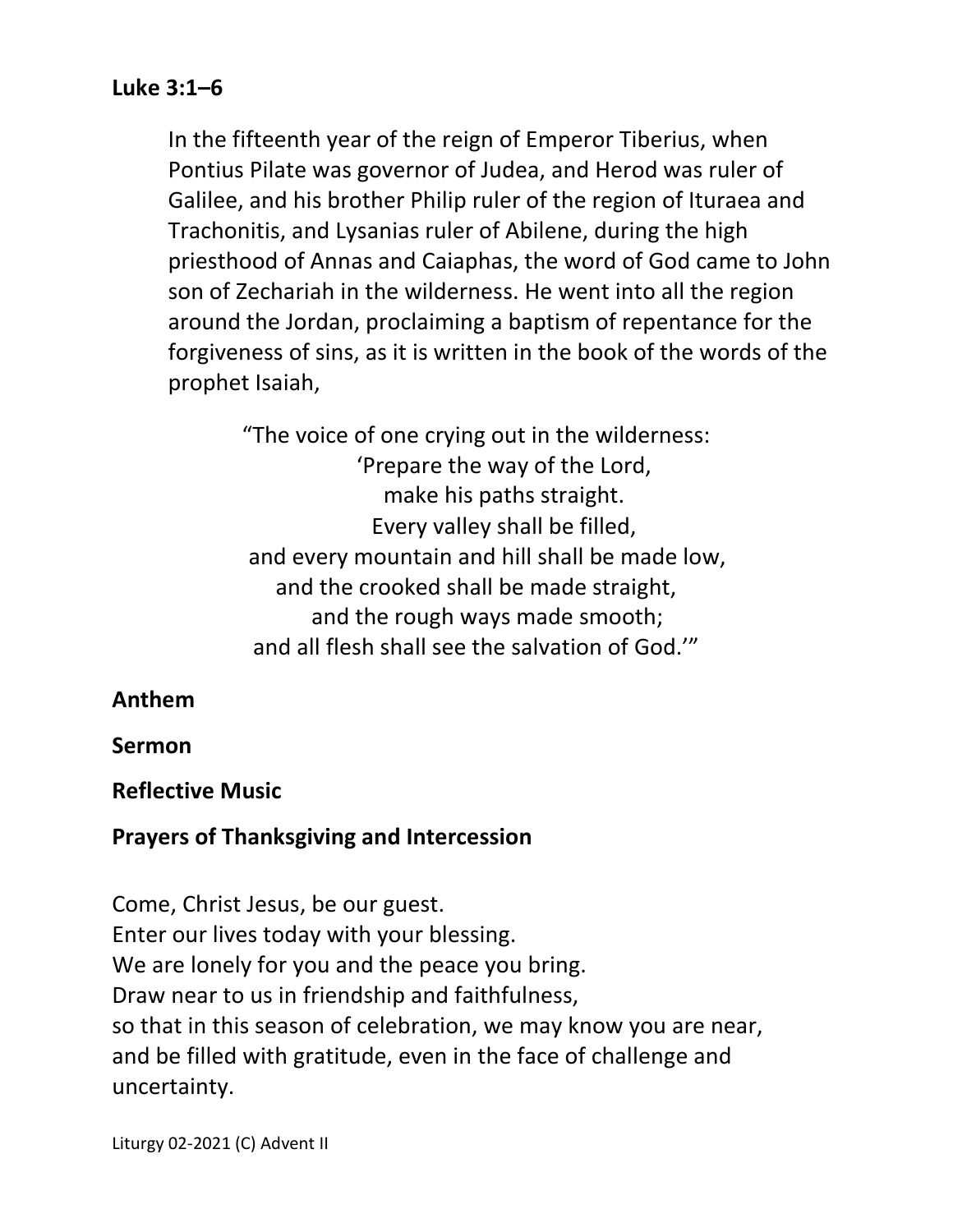Christ Jesus, coming among us, **Bring us peace.** 

Come, Christ Jesus, be our guide. Show us the way to wisdom and gratitude in the face of conspiracy theories and distrust. We thank you for the kindness we know in friends and good neighbours, in warm houses and warm smiles. We pray for those who have lost their way in life and feel like there is no place to turn. Equip us to reach out to those who need your embrace and ours. Christ Jesus, coming among us, **Bring us peace.** 

Come, Christ Jesus, be our hope.

Touch us with your healing and grace; in every way we need these gifts. We remember before you those we know and those known to you alone who are living with loss or illness this season, those who face depression or discouragement, all who are worried about the impact of the pandemic, and any who will find it hard to be merry this year.

 *silence* 

Shine the light of your comfort into their lives and ours. Christ Jesus, coming among us, **Bring us peace.** 

Come, Christ Jesus, and rule in our lives. Claim your rightful place in our hearts. This world is struggling for the justice and mercy you bring. We remember before you places marked by violence and upheaval, and the devastating impacts of the climate crisis.  *silence* 

Liturgy 02-2021 (C) Advent II